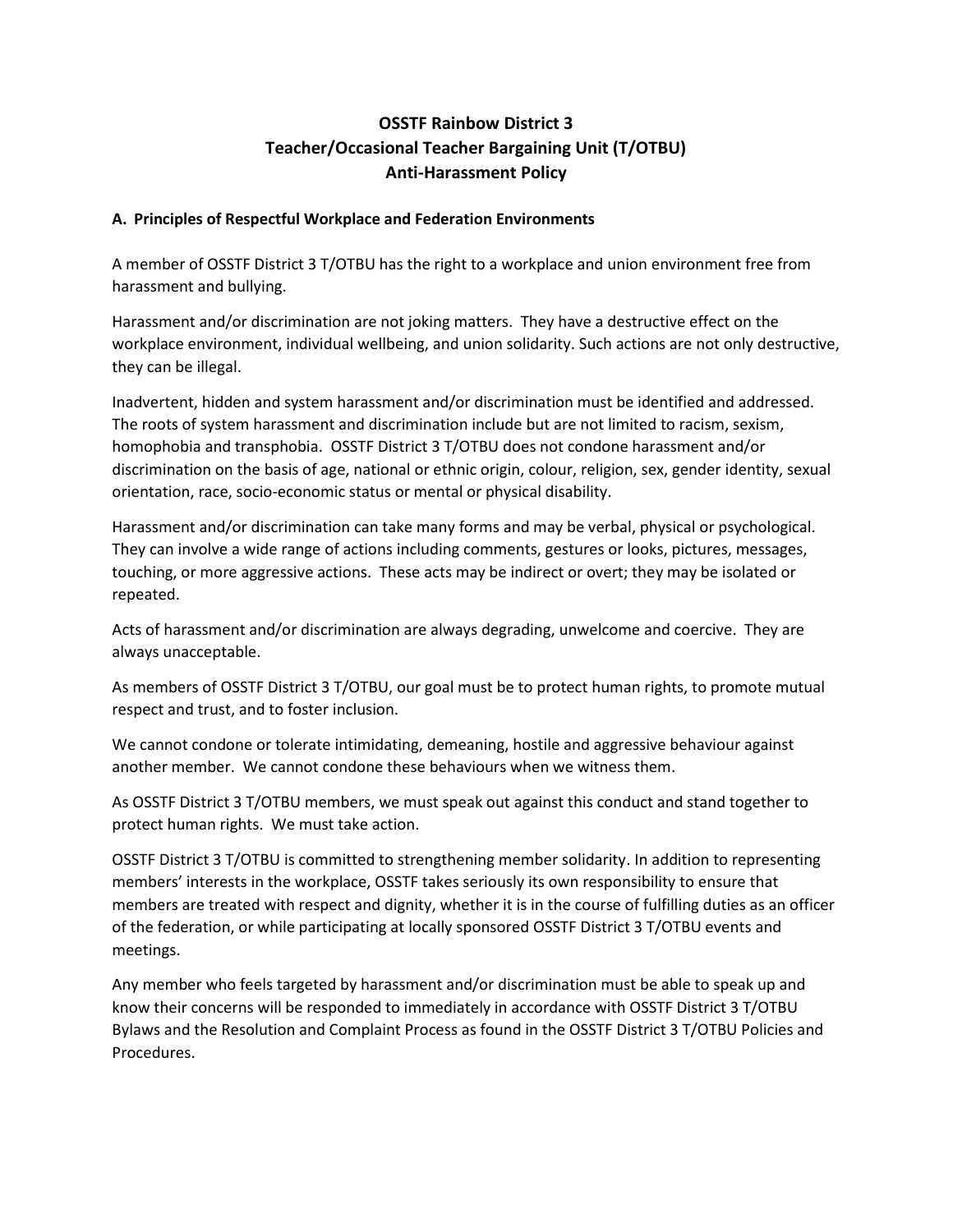#### **B. Policy and Procedures**

#### What is Harassment?

Harassment and discrimination can take many forms and may be verbal or psychological. They can involve a wide range of actions, including comments, gestures or looks, pictures, messages, touching, or more aggressive actions. These acts may be indirect or overt, they may be isolated or repeated.

These actions may relate to, but are not restricted to, an individual's race, ancestry, place of origin, colour, ethnic origin, citizenship, creed, sex, sexual orientation, gender identity, age, record of offences, religion, marital status, socio-economic status, family status, or mental or physical disability.

#### What is not Harassment?

Vigorous professional debate or disagreement during federation discussion or during meetings, in and of itself, does not constitute harassment. Similarly, firm advice given by federation officers or representatives does not constitute harassment, nor do innate personal attributes in and of themselves, such as a naturally loud voice, physical appearance, or substantial physical size.

### **Complaint Resolution Procedure**

#### Step 1

The member, or an advocate acting on behalf of the member, verbally or in writing, should make known to the individual that their conduct/behaviour constitutes harassment or discrimination and is unwelcome. The member, or advocate, should request that the offensive behaviour(s) cease.

### Step 2

If the member (or advocate) is not comfortable approaching the individual or if there is a recurrence of such behaviour(s) following a resolution at Step 1, the member should approach a designated Anti-Harassment Officer at the activity and ask the officer to act on their behalf. If no Anti-Harassment Officer has been designated, the member should approach the OSSTF representative in charge of the event or activity (i.e., the presiding officer) and request that the complaint be addressed. If the incident arises during the course of a member fulfilling their duties as an officer of the federation, the member should approach their Bargaining Unit President.

#### Step 3

The Anti-Harassment Officer (or appropriate designate), upon request of the complainant, will investigate the complaint promptly and confidentially, including separately interviewing the parties and any witness, with a view to resolving the problem informally and having any offensive behaviour(s) stop.

Resolutions at this stage may include (but are not limited to): dismissal of the complaint as vexatious, frivolous, or not meeting the definition of harassment, a verbal apology, a warning from the presiding federation officer, or relocation of the respondent within the venue. If, in the judgment of the Anti-Harassment Officer and/or presiding federation officer, the offending member should leave the activity or event, such a request will be made, and appropriate steps taken to ensure compliance.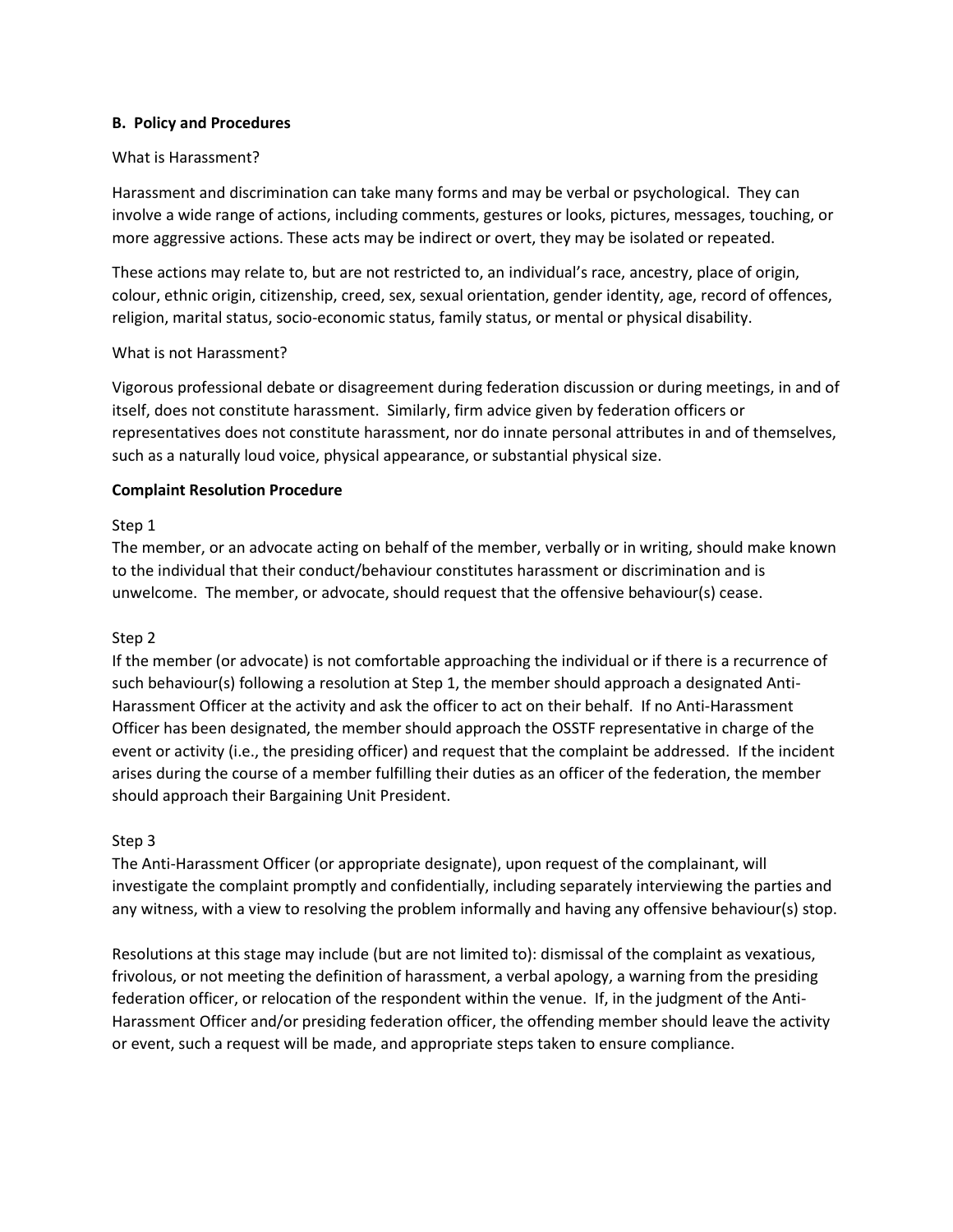### Step 4

If the complaint cannot be resolved informally, the Anti-Harassment Officer (or designate) will ensure that the federation event or activity can proceed without further harassment. The complainant will be asked to put the complaint and all relevant information in writing. If the complainant chooses to provide such a written complaint, it will be submitted to the Bargaining Unit President or designate for action. As per the District 3 T/OTBU Anti-Harassment Policy and Procedures, the Anti-Harassment Officer and/or designate will conduct an investigation, determine if the behaviour falls under the definition of harassment, and decide on appropriate remedial action. The parties (Complainant, Respondent) involved will receive a written report stating the findings and any action taken.

The complainant may request District 3 T/OTBU officers to assist in filing the written complaint. The respondent may request District 3 T/OTBU officers to assist in preparing a rebuttal, defense, or appeal.

Decisions made by the Anti-Harassment Officer or designate may be reviewed by the Bargaining Unit at the request of the member.

The Bargaining Unit shall keep a confidential file of all records and reports related to the investigation of written complaints for a period of five years.

None of the above restricts a member's right to file a complaint with the Ontario Human Rights Commission or to make a complaint to police.

#### **Anti-Harassment Appeals Procedure:**

Members of District 3 T/OTBU affected by a decision resulting from a complaint under the District 3 T/OTBU Anti-Harassment Policy and Procedures may appeal this decision using the following procedure:

### Step 1

Within twenty (20) days of the decision, the affected member (herein called the Appellant) shall submit a request in writing to the Bargaining Unit Executive for an Appeal Hearing.

### Step 2

Within fifteen (15) days of receiving the request, the Bargaining Unit Executive shall appoint three (3) members of the Bargaining Unit Executive (herein called the Appeals Committee) to consider the appeal.

#### Step 3

Within ten (10) days of the formation of the Appeals Committee, it shall meet to consider the appeal.

### Step 4

The Appeals Committee shall review the complaint, the investigation process and findings, and the decision.